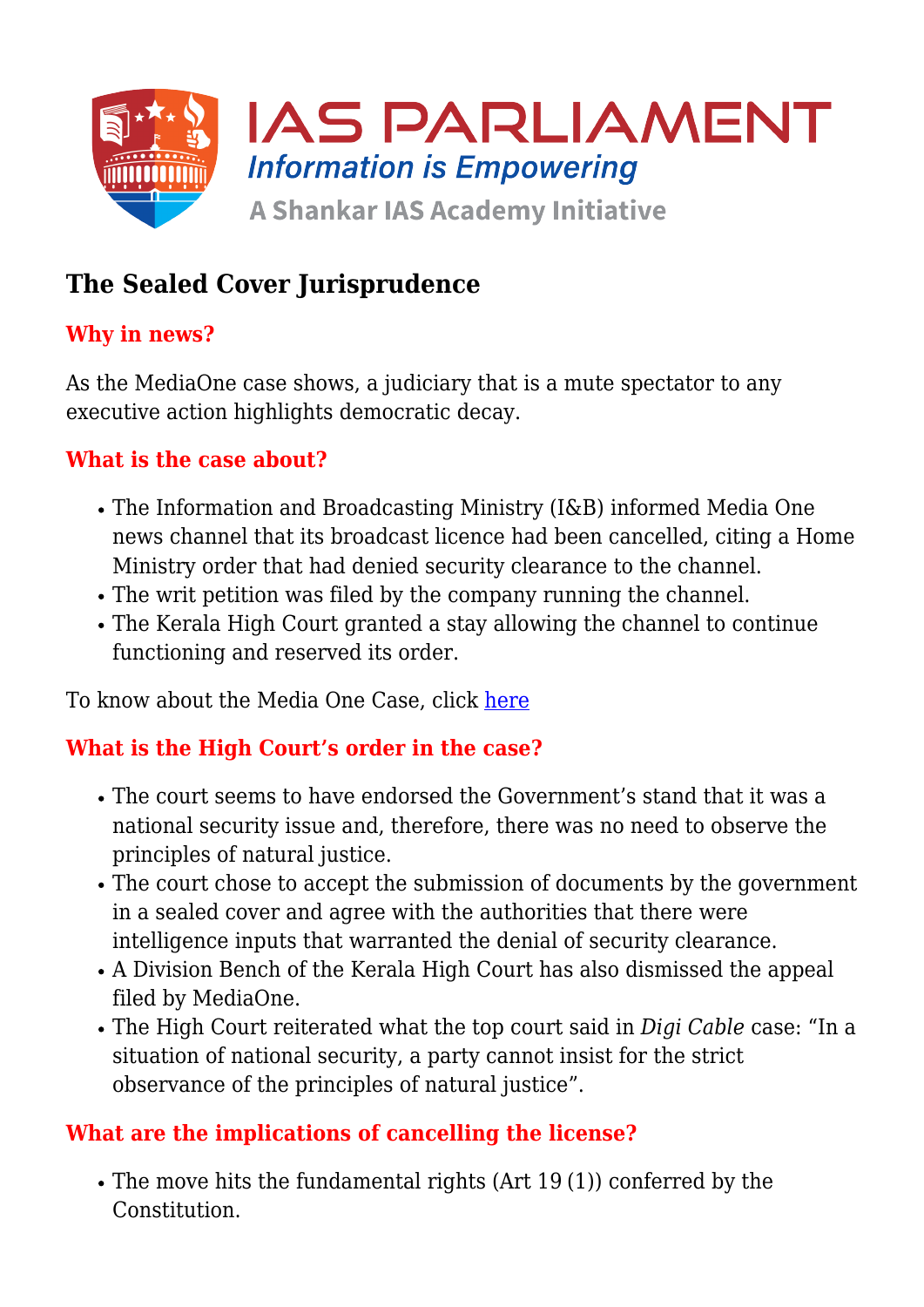- The right to freedom of speech and expression of the television channel.
- The rights to association, occupation and business are
- The right of the viewers to receive ideas and information
- Article 19(1) can be interfered with are reasonable restrictions under Article 19(2) such as public order, national security, etc.
- The trouble arising from the MediaOne judgment is that the state need not even show that its security is threatened and chose the 'sealed cover' route.
- The current case will have an impact on any kind of dissent against a powerful regime, including political movements and academic criticism.

## **Why is the jurisprudence of 'sealed cover' an appalling trend?**

- **Checks and balances** India's Constitution does not give a free hand to the executive to pass arbitrary orders violating such rights.
- The process of judicial review holds the executive accountable for its actions.
- The Supreme Court of India has repeatedly held that judicial review of executive action is the basic feature of the Constitution in *Minerva Mills vs Union of India* (1980) and *L. Chandra Kumar vs Union of India* (1997)
- If the executive wishes to limit rights, it must show that the test of reasonable restrictions is satisfied.
- **Impact of sealed cover practice** The sealed cover practice inverses this position of checks and balances.
- The moment the executive utters 'national security', courts often permit them to inform the justification in a sealed cover.
- These reasons are not disclosed to the party whose rights are clearly at stake.
- The judgment creates a situation that endorses the breach of fundamental rights on the one hand, and blocks remedy for the victim through a court of law on the other hand.
- The Kerala verdict revives the ghost of *ADM Jabalpur case (1976)* which stated that fundamental rights could be suspended during the Emergency, with no scope for assessment by the court.
- At the High Court, national security came to mean absolute impunity for the Centre.
- The judgment has the potential to mark the beginning of the end of a free press in a working democracy.